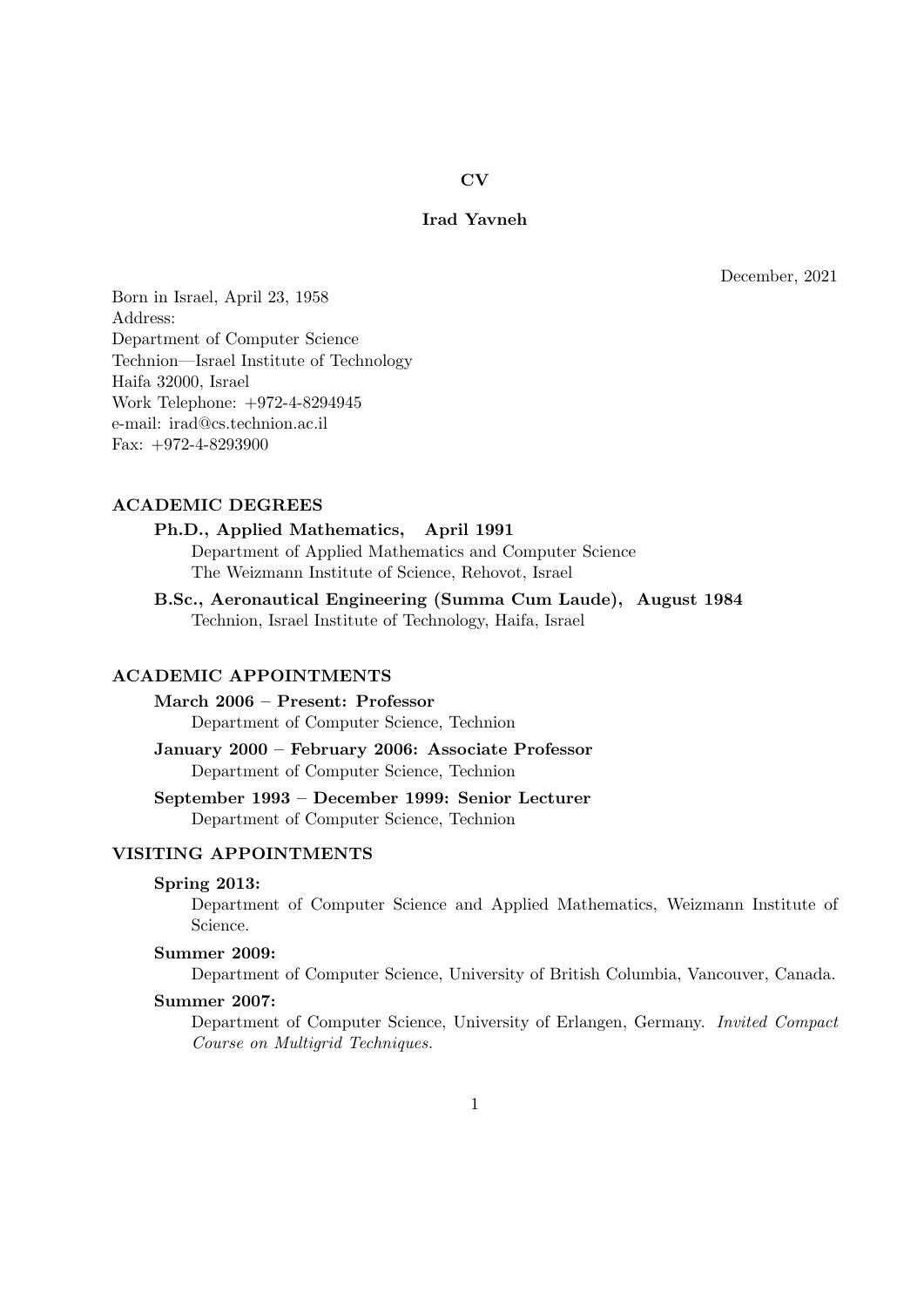## Summer 2006:

The Lawrence Livermore National Laboratory, Livermore, CA.

### Summer 2005:

Department of Computer Science, University of Erlangen, Germany. Invited Compact Course on Multigrid Techniques.

## Summers 2003, 2005:

Center for Electronic Imaging Systems, University of Rochester, NY.

#### Summer 2002:

Department of Computer Science, University of Erlangen, Germany. Invited lecture series on Multlevel Methods for Image Analysis.

### Summer 2001:

The Lawrence Livermore National Laboratory, Livermore, CA.

## September 1999 – June 2000:

Institute of Geophysics and Planetary Physics, UCLA, USA

## Summers 1994, 96, 98, 99:

National Center for Atmospheric Research, Boulder, Colorado, USA

# PREVIOUS RESEARCH APPOINTMENTS

## August 1991 – August 1993: Postdoctoral Fellow

Oceanography and Geophysical Turbulence Program, National Center for Atmospheric Research, Boulder, Colorado, USA

### November 1989 – November 1990: Graduate Research Assistant

Center for Nonlinear Studies, Los Alamos National Laboratory

### RESEARCH INTERESTS

# Primary

Multigrid computational methods and Scientific Computing

### **Other**

Geophysical fluid dynamics; Image processing and analysis; Computational physics.

## TEACHING EXPERIENCE

#### October 1993 – Present: Faculty

Department of Computer Science, Technion Numerical Analysis I and II, Introduction to Computers (Fortran, C, Matlab), Computer Science Seminars and "Advanced Topics", Multigrid Computational Methods, Numerical Algorithms.

# May 1985 – September 1985:

Technion preparatory school Physics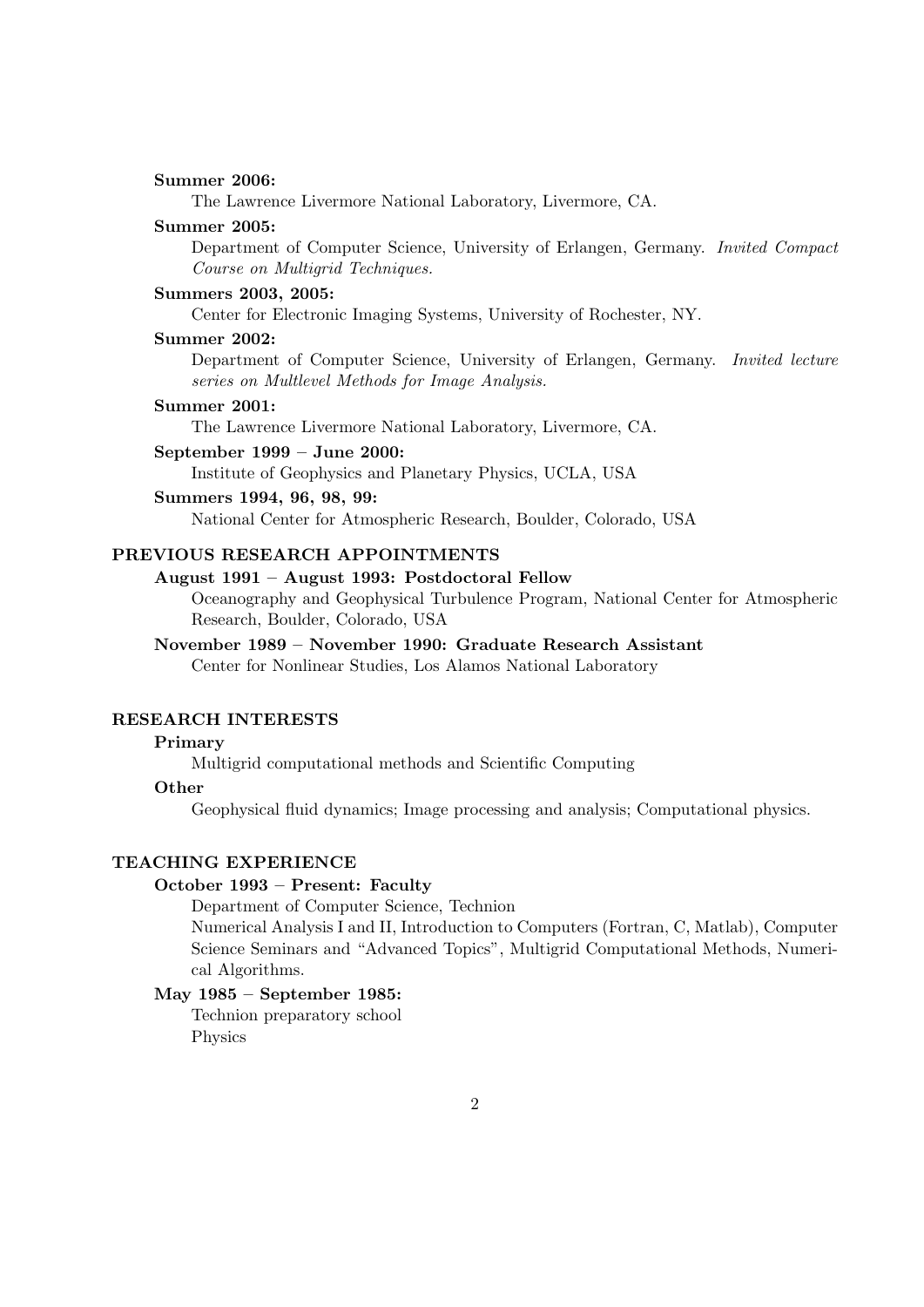# PUBLIC PROFESSIONAL ACTIVITIES

## October 2010 – September 2013

Section Editor: "Computational Methods in Science and Engineering", SIAM Journal on Scientific Computing

## January 2010 – Present

Editorial board member, Numerical Linear algebra with Applications

# January 1999 – September 2010, October 2013 – 2019

Associate Editor, SIAM Journal on Scientific Computing

### 2014

Co-Editor-in-Chief of special section on Big Data and Planet Earth, SIAM Journal on Scientific Computing

## April 2009, 2011, 2013, 2015

Program co-chair, 14th, 15th, 16th, and 17th Copper Mountain Conferences on Multigrid Methods, Colorado.

### April 1997, 1999, 2001, 2003, 2005, 2007, 2017, 2019, 2021

Program committee member of the 8th, 9th, 10th, 11th, 12th, 13th, 18th, 19th and 20th Copper Mountain Conferences on Multigrid Methods, Colorado. Duties included:

- 1. Guest Editor-in-Chief for the journal: Numerical Linear Algebra with Applications (2005).
- 2. Editor for special issues in the journal: Electronic Transactions on Numerical Analysis (ETNA), and Numerical Linear Algebra with Applications (NLA).

## April 2006, 2008, 2010, 2012, 2014, 2016, 2018, 2020

Program committee member of the 9th, 10th, 11th, 12th, 13th, 14th, 15th and 16th Copper Mountain Conferences on Iterative Methods.

1. Guest Editor-in-Charge for the special sections dedicated to the 2018 and 2020 conferences in: SIAM Journal on Scientific Computing.

## September 2010

Scientific Committee of the European Multigrid Conference EMG2010.

## 2006-Present

Advisory board member, Bavarian Graduate School of Computational Engineering

## ACADEMIC ADMINISTRATIVE POSITIONS

### July 2020 – Present

Director of the Samuel Neaman Institute for National Policy Research

### October 2013 – December 2017

Dean of Computer Science, Technion.

### February 2010 – February 2013

Vice Dean for Undergraduate Studies, Computer Science, Technion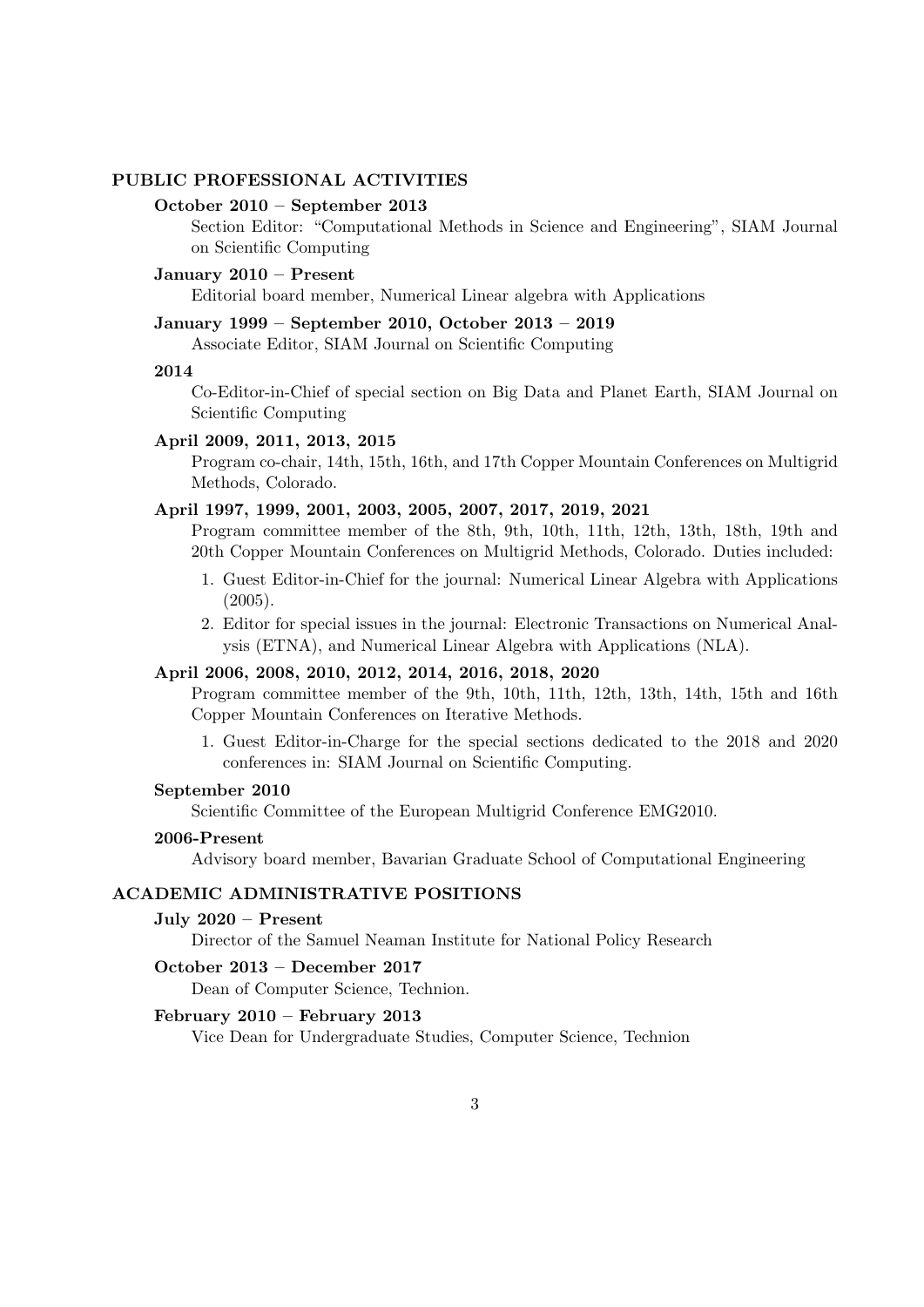# MEMBERSHIP IN SCIENTIFIC SOCIETIES SIAM

### PRIZES AND FELLOWSHIPS

- Yanai Prize for a substantial and unique contribution to the advancement of academic education of undergraduate students (2011).
- Muriel and David Jacknow award for excellence in teaching (2007).
- Rei and Miriam Klein research prize for research on "Multigrid Solvers for Turbulent Transonic Flows" (2001).

Wolf-foundation prize for Ph.D. Thesis (1991).

Wolfson Postdoctoral Fellowship from The Israeli Academy of Sciences (1991)

## GRADUATE STUDENTS

#### Completed Theses

- 1. 1997: Eugene Reyzer, M. Sc. (joint supervision with Marius Ungarish.)
- 2. 1998: Noa Porrat, M. Sc. (joint with Moshe Israeli.)
- 3. 1998: Elena Olvovsky, M. Sc.
- 4. 2002: Avi Kenigsberg, M. Sc. (joint with Ron Kimmel.)
- 5. 2004: Zvika Gutterman, M. Sc. (joint with Yossi Gil.)
- 6. 2005: Shadi Sabba, M. Sc. (joint with Chaim Gotsman.)
- 7. 2005: Gregory Dardyk, M. Sc.
- 8. 2007: Ilia Antsiferov, M. Sc. (Tel Aviv University, joint with Yossi Rosenwaks)
- 9. 2007: Iddit Shalem, M. Sc.
- 10. 2007: Yair Koren, Ph. D.
- 11. 2010: Michal Holtzman Gazit, Ph. D.
- 12. 2012: Eliyahu Osherovich, Ph. D. (joint with Michael Zibulevsky)
- 13. 2013: Ran Zemach, M. Sc.
- 14. 2013: Roman Zeyde, M. Sc.
- 15. 2014: Eran Treister, Ph. D.
- 16. 2015: Javier Turek, Ph. D. (joint with Michael Elad)
- 17. 2015: Ron Goldman, M. Sc. (joint with Marius Ungarish)
- 18. 2016: Yoni Levi, Ph. D. (joint with Lihi Zelnik-Manor)
- 19. 2017: Yanir Damti, M. Sc. (joint with Shlomo Moran)
- 20. 2021: Tao Hong, Ph. D. (joint with Michael Zibulevsky)
- 21. 2021: Or Avnat, M. Sc.

## In Progress

- 1. Dmitry Kuznichov, M. Sc. (joint with Ron Kimmel)
- 2. Gal Shalom, M. Sc. (joint with Eran Treister of Ben Gurion University)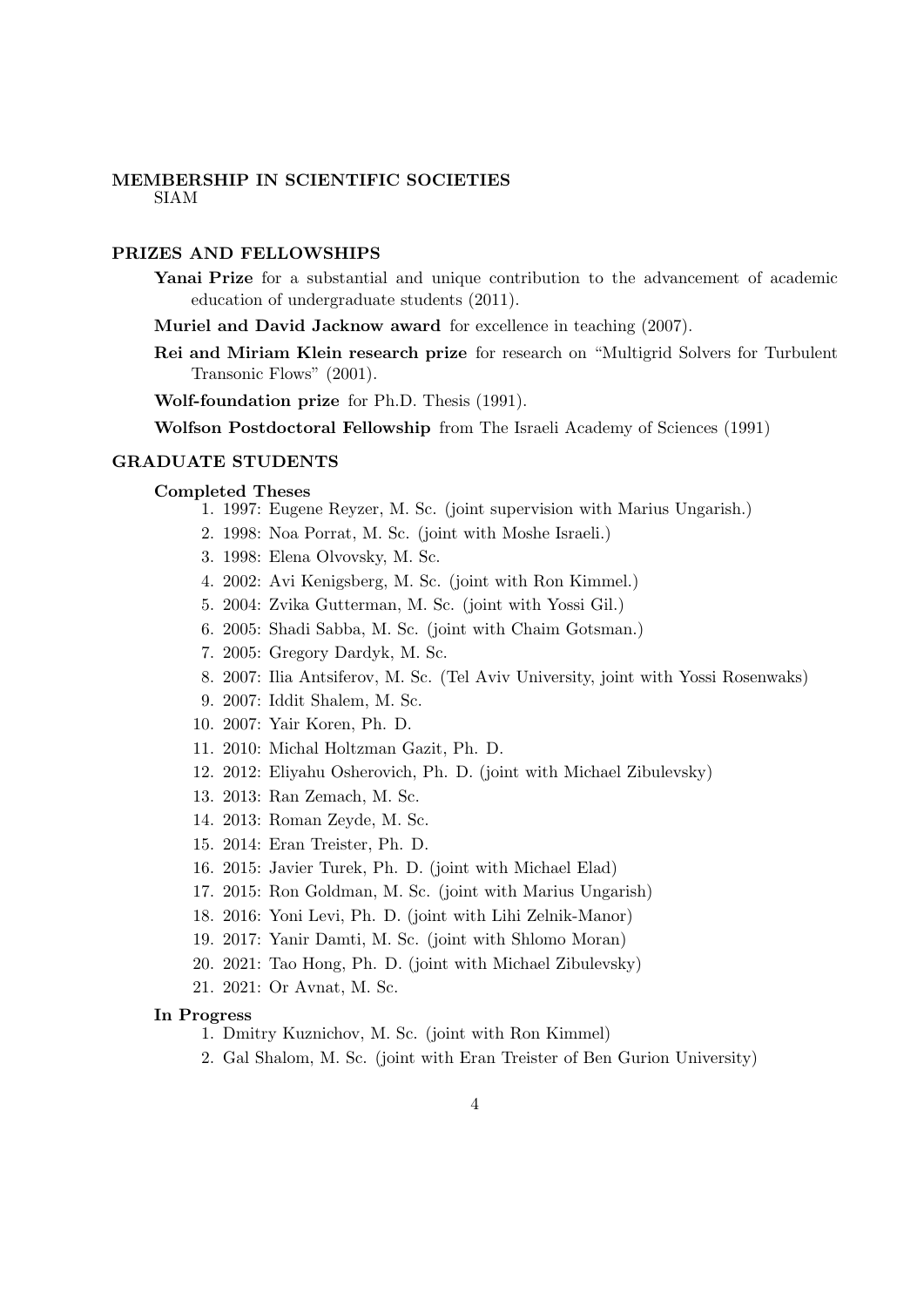# POSTDOCTORAL FELLOW

1. Gil Kohav, January 1996 – December 1997.

# EXTERNAL RESEARCH GRANTS

- 1. Agency: United States–Israel Binational Science Foundation (BSF). Title: Improving the Computational Methods for Modeling the Oceanic General Circulation. Period: Three years, beginning September, 1995. Amount: \$16000 (first year), \$19,500 (second year), \$19,500 (third year). Other Principal Investigators: James C. McWilliams (UCLA). 2. Agency: The Ministry of Science and the Arts. Title: A Parallel Approach to Continuum and Discrete Modeling of Solids and Liquids. Period: December, 1995 – December, 1997 Amount: 95000 Sh. (first year, split among the three PI's), 104000 Sh. (second year). Other Principal Investigators: Simon Brandon (Chemical Engineering, Technion), Joan Adler (Physics, Technion). 3. Agency: The Ministry of Science and the Arts. Title: Parallelization (Algorithm and Software) of an Existing Industrial Serial Navier-
	- Stokes Solver. Period: Two years, starting January, 1998 Amount: 30000 Sh. (total grant is 75000 Sh.) per year. Other Principal Investigator: Amir Averbuch (Tel Aviv University). In collaboration
- with the Israeli Aircraft Industry. 4. Agency: The Ministry of Science and the Arts. Title: Parallel Computation of Vibration of Large Structural Systems by the Dynamics Systems Method Period: Two years, starting January, 1998 Amount: 50000 Sh. total grant per year. Other Principal Investigator: Moshe Eisenberger (Civil Engineering).
- 5. Agency: Israeli Science Foundation Title: Robust Nonlinear Multigrid Methods Period: Four years, starting October, 2002 Amount: approximately \$33,000 per year. No other principal investigator.
- 6. Agency: Applied Materials Title: Multiscale Methods for Image Completion Period: One year, starting November, 2005 Amount: \$8,000 No other principal investigator.
- 7. Agency: Israeli Science Foundation Title: Exact Interpolation Scheme Multigrid with Application to Eigenproblems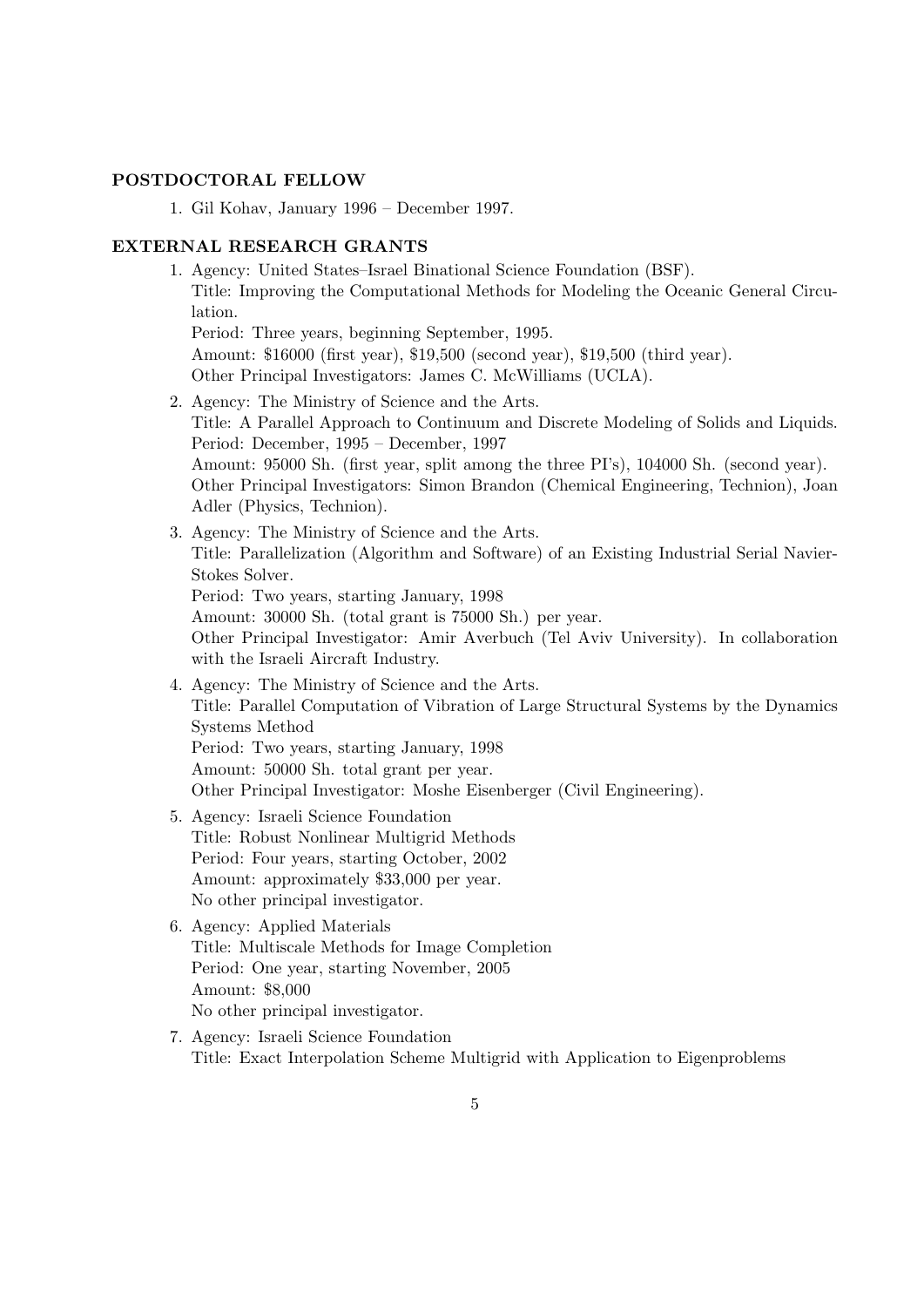Period: Three years, starting October, 2008 Amount: approximately 120,000 Sh. per year. No other principal investigator.

- 8. Agency: Israeli Science Foundation Title: Adaptive Distance Functions for Phylogenetic Tree Reconstruction Period: Four years, starting October, 2011 Amount: approximately 160,000 Sh. per year. Other Principal Investigator: Shlomo Moran
- 9. Company: Intel Title: Sparse Matrix Preconditioning for Accelerating Machine Learning Period: May 2012 - March 2015 Amount: \$50,000 total, split evenly between the two PI's Other Principal Investigator: Raanan Fattal, The Hebrew University
- 10. Agency: Israeli Science Foundation Title: Learning to Efficiently Solve Partial Differential Equations with Multigrid Period: Four years, starting October, 2019 Amount: approximately 240,000 Sh. per year. Other Principal Investigators: Ronen Basri and Meirav Galun, Weizmann Institute of Science

# COLLABORATION WITH INDUSTRY IN MAGNET/MAGNETON FRAMEWORK

11. WFCM (MAGNET)

Title: Geometric Image Processing Towards Enhancing Process Tool Overall Equipment Efficiency (with Applied Materials, Israel) Period: Three years, starting September, 2001 Principal investigator: Ron Kimmel

12. MAGNETON

Title: Image Analysis for Smart Fill Overlay Metrology (with KLA-Tencor) Period: 16 months, starting September, 2004. Amount: 510,000 Sh. No other principal investigator.

13. IMG4 (MAGNET)

Title: Automatic Detection and Classification of Targets in Microscopic Images (mainly with Applied Spectral Imaging (ASI))

Amount: 335,00 Sh. for the first year, starting September, 2005, 700,000 Sh. for the second year, 700,000 Sh. for the third year, 180,000 Sh. for the fourth year, 220,000 Sh. for the fifth year.

Other principal investigator: Ehud Rivlin.

14. MAGNETON Title: Clutter Free Transcoastal Apical Imaging of Difficult to Image Patients (with GE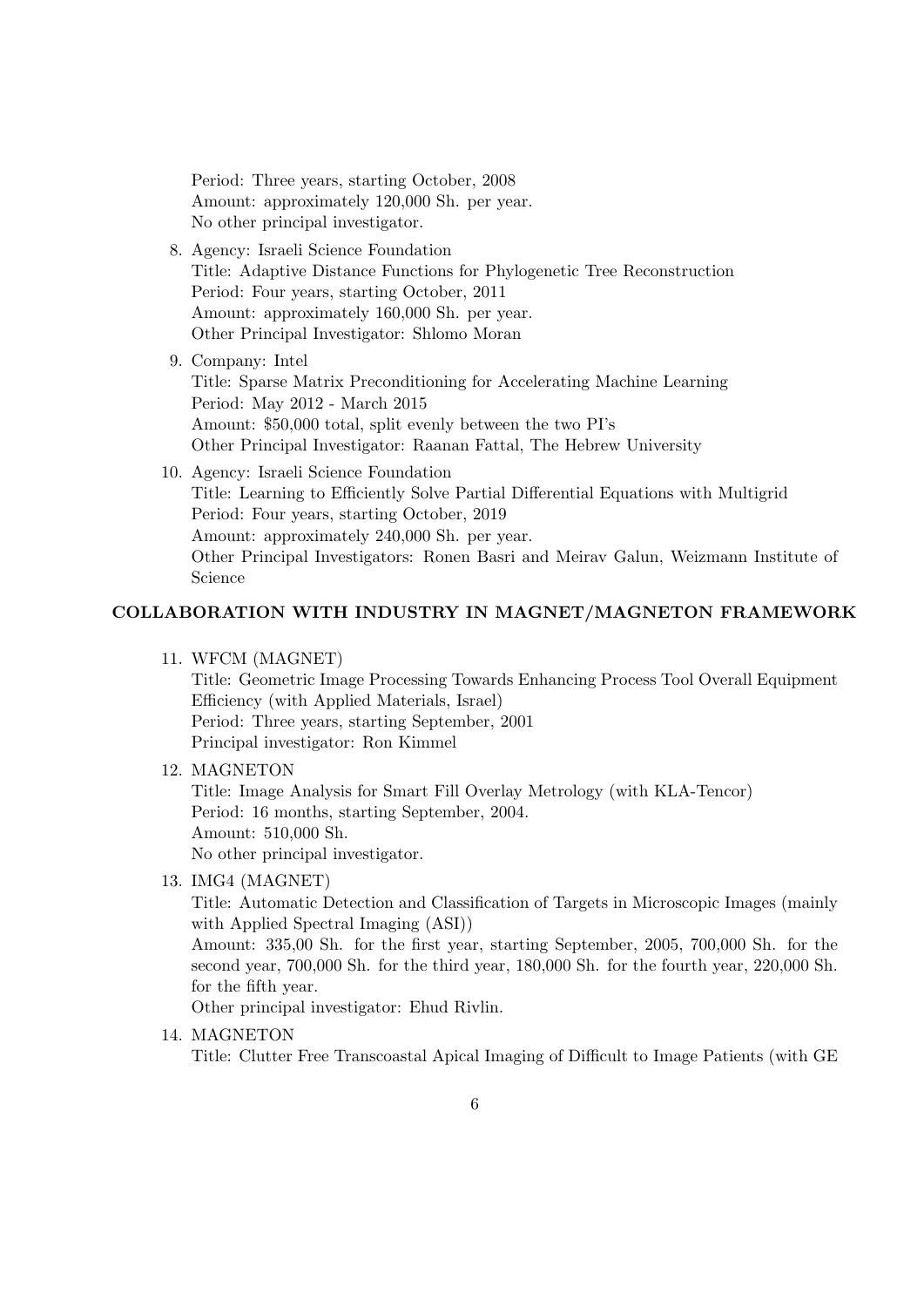Medical)

Period: Two years starting May, 2013 Amount: Approximately 660,000 Sh. per year Other principal investigator: Michael Elad.

## PUBLICATIONS

## Thesis (Ph.D.)

"Multilevel Techniques for Incompressible Flows", Department of Applied Mathematics and Computer Science, The Weizmann Institute of Science, Rehovot, Israel (1991), Professor Achi Brandt Supervisor.

#### Journals

- 1. Brandt, A., and Yavneh, I., "Inadequacy of First-Order Upstream Difference Schemes for some Recirculating Flows", J. Comput. Phys. 93 (1), 128-141 (1991).
- 2. Brandt, A., and Yavneh, I., "On Multigrid Solution of High-Reynolds Incompressible Entering Flows", J. Comput. Phys. 101 (1), 151-164 (1992).
- 3. Brandt, A., and Yavneh, I., "Accelerated Multigrid Convergence and High-Reynolds Recirculating Flows", SIAM J. Sci. Comput. 14 (3), 607-626 (1993).
- 4. Yavneh, I., "A Method for Devising Efficient Multigrid Smoothers for Complicated PDE Systems", SIAM J. Sci. Comput. 14 (6), 1437-1463 (1993).
- 5. Tziperman, E., Yavneh, I., and Ta'asan, S., "Multilevel Turbulence Simulations", Europhysics Let. 24 (4), 239-244 (1993).
- 6. Rosenwaks, Y., Nozik, A. J., and Yavneh, I., "The Effect of Electric Fields on Time-Resolved Photoluminescence Spectra in Semiconductors", J. Appl. Phys. 75 (8) 4255-4257 (1994).
- 7. McWilliams, J. C., Weiss, J. B., and Yavneh, I., "Anisotropy and Coherent Vortex Structures in Planetary Turbulence", Science, 264 (5157) 410-413 (1994).
- 8. Rosenwaks, Y., Thacker, B. R., Ahrenkiel, R. K., Nozik, A. J., and Yavneh, I., "Photogenerated Carrier Dynamics Under the Influence of Electric Fields in III-V Semiconductors", Phys. Rev. B: Condensed matter, 50 (3) 1746-1754 (1994).
- 9. Yavneh, I., and McWilliams, J. C., "Breakdown of the Slow Manifold in the Shallow-Water Equations", Geo. and Astr. Fluid Dyn. **75** 131-161 (1994).
- 10. Yavneh, I., "Multigrid Smoothing Factors of Red-Black Gauss-Seidel Applied to a Class of Elliptic Operators", SIAM J. Numer. Anal., 32, 1126-1138 (1995).
- 11. Yavneh, I., and McWilliams, J. C., "Robust Multigrid Solution of the Shallow-Water Balance Equations", J. Comput. Phys. 119, 1-25 (1995).
- 12. Yavneh, I., "On Red-Black SOR Smoothing in Multigrid", SIAM J. Sci. Comput., 17 (1), 180-192 (1996).
- 13. Yavneh, I., and McWilliams, J. C., "Multigrid Solution of Stably Stratified Flows: The Quasigeostrophic Equations", J. Sci. Comput. 11 (1), 47-69 (1996).
- 14. Yavneh, I., "Analysis of a Fourth-Order Compact Scheme for Convection-Diffusion", J. Comput. Phys. 133, 361-364 (1997).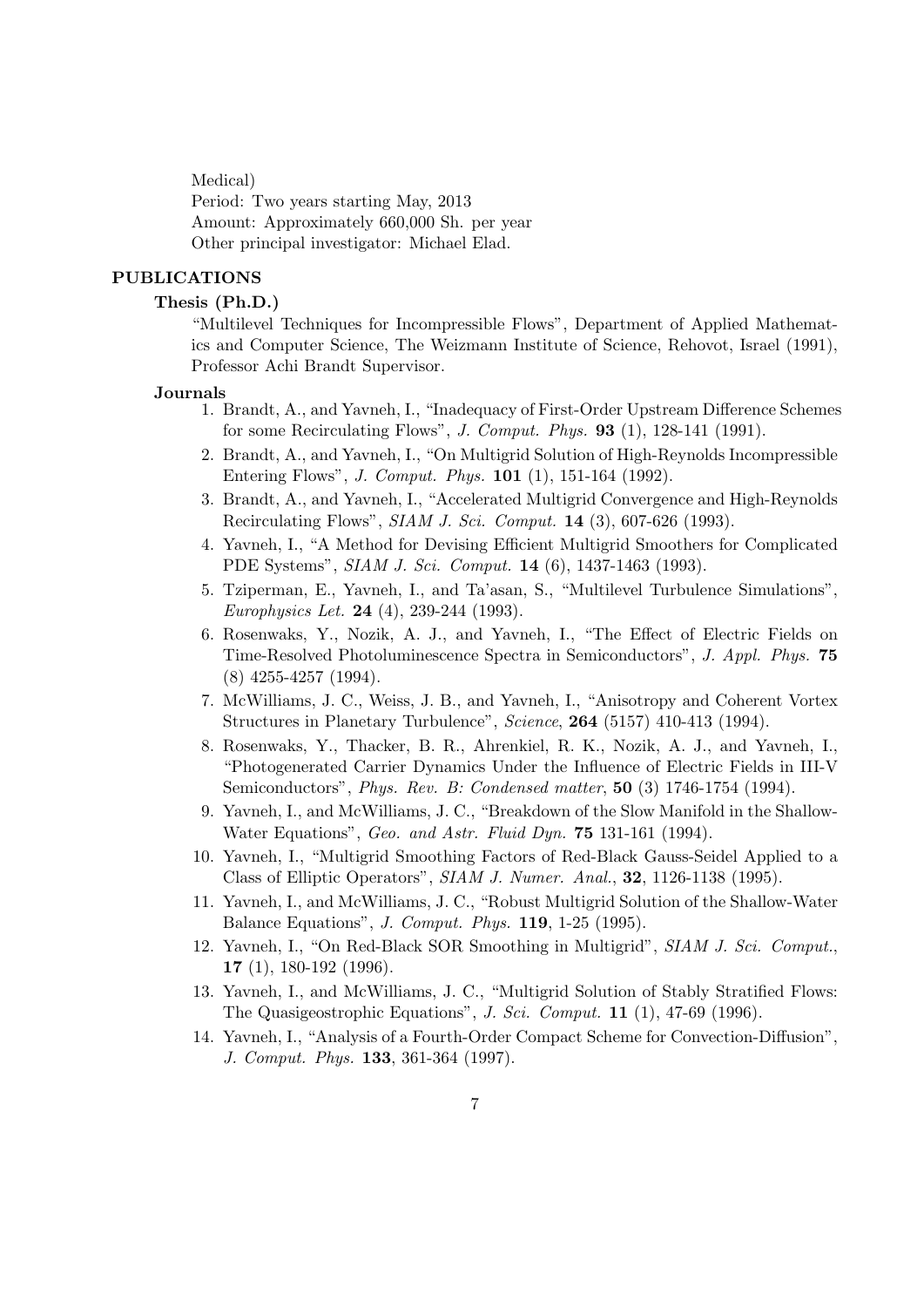- 15. Yavneh, I., Shchepetkin, A., McWilliams, J. C., and Graves, L. P., "Multigrid Solution of Stably Stratified Flows: The Balance Equations and their Turbulent Dynamics", *J. Comput. Phys.* **136** (2), 245-262 (1997).
- 16. Yavneh, I., Venner, C. H., and Brandt, A., "Fast Multigrid Solution of the Advection Problem with Closed Characteristics", SIAM J. Sci. Comput. 19 (1), 111-125 (1998).
- 17. Yavneh, I., and Olvovsky, E., "Multigrid Smoothing for Symmetric Nine-Point Stencils", Appl. Math. Comput. 92, 229-246 (1998).
- 18. Yavneh, I., "Coarse-Grid Correction for Nonelliptic and Singular Perturbation Problems", SIAM J. Sci. Comput. 19 (5) 1682-1699 (1998).
- 19. McWilliams, J. C., and Yavneh, I., "Fluctuation Growth and Instability Associated with a Singularity of the Balance Equations", *Phys. Fluids* **10** (10) 2587-2596 (1998).
- 20. Meir, A. J., and Yavneh, I., "An Elliptic Problem with Integral Constraints, With Application to Large-Scale Geophysical Flow", Computational Geosciences 2, 337- 346 (1998).
- 21. McWilliams, J. C., Yavneh, I., Cullen, M. J. P., Gent, P. R., "The Breakdown of Large-scale Flows in Rotating, Stratified Fluids", Phys. Fluids 10 (12), 3178-3184 (1998).
- 22. McWilliams, J. C., Weiss, J. B., and Yavneh, I., "The Vortices of Homogeneous Geostrophic Turbulence", J. Fluid Mech. 401, 1-26 (1999).
- 23. Brandt, A., Israeli, M., Yavneh, I., and Siegel, A., "Multigrid Solution of an Elliptic Boundary-Value Problem with Integral Constraints", SIAM J. Sci. Comput. 21 (4), 1357-1369 (2000).
- 24. Averbuch, A., Epstein, B., Ioffe, L., and Yavneh, I., "Efficient Parallelization of a Three-Dimensional Navier-Stokes Solver on MIMD Multiprocessors", J. of Supercomputing 17, 123-142 (2000).
- 25. Averbuch, A., Israeli, M., Ravve, I., and Yavneh, I., "Computation for Electro-Migration in Interconnects of Microelectronic Devices", J. Comput. Phys. 167, 316-371 (2001).
- 26. Epstein, B., Averbuch, A., and Yavneh, I., "An Accurate ENO Driven Multigrid Method Applied to 3D Turbulent Transonic Flows", J. Comput. Phys. 168 (2), 316-338 (2001).
- 27. Molemaker, M. J., McWilliams, J. C., and Yavneh, I., "Instability and Equilibration of Centrifugally-Stable Stratified Taylor-Couette Flow", Phys. Rev. Lett. 86 (23), 5270-5273 (2001).
- 28. Siegel, A., Weiss, J. B., Toomre, J., McWilliams, J. C., Berloff, P., and Yavneh, I., "Eddies and Vortices in Ocean Basin Dynamics," Geo. Res. Lett. 28 (16), 3183-3186 (2001).
- 29. Yavneh, I., McWilliams, J. C., and Molemaker, M. J., "Non-Axisymmetric Instability of Centrifugally-Stable Stratified Taylor-Couette Flow", J. Fluid Mech. 448, 1-21 (2001).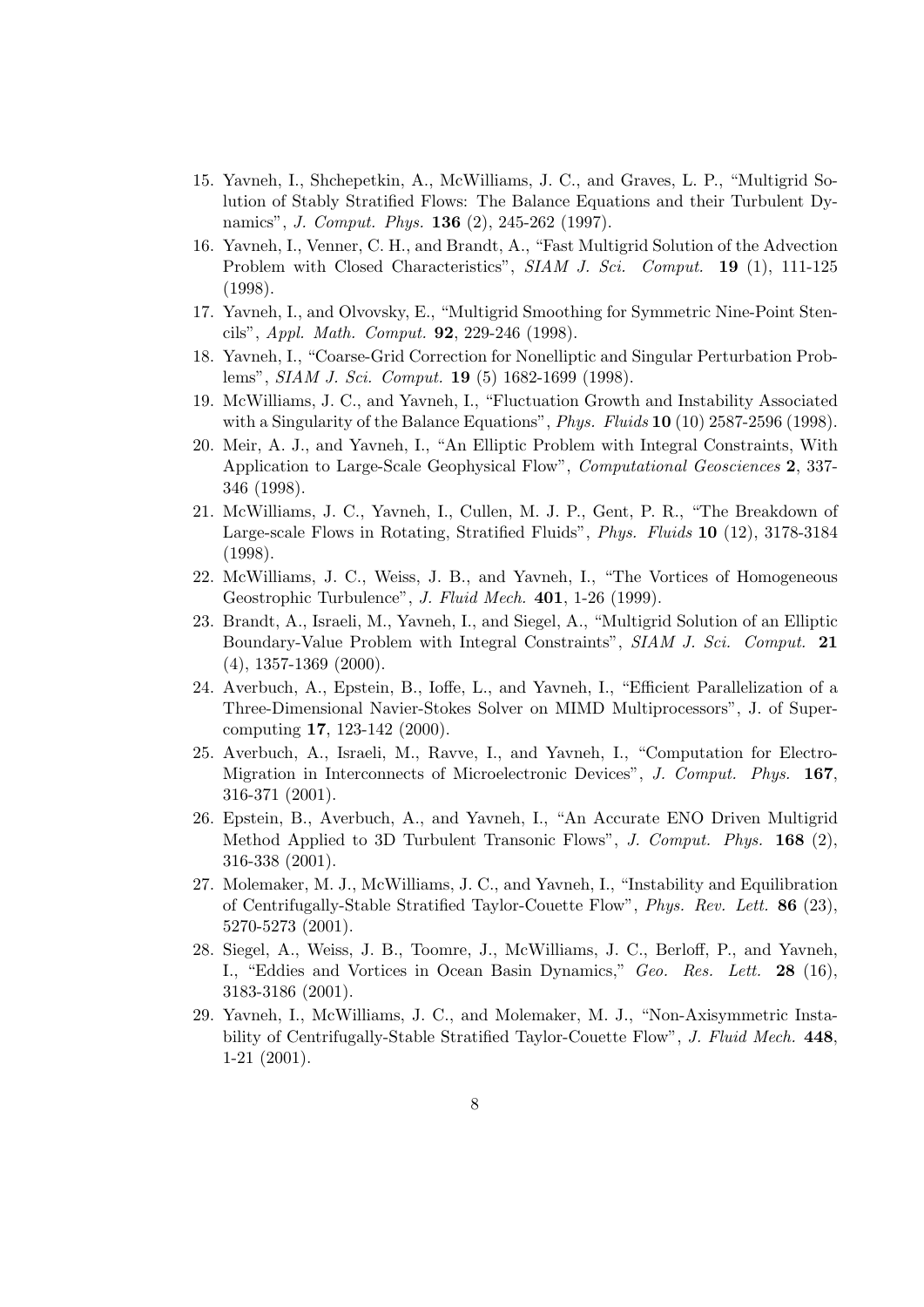- 30. Gil, Y., Gutterman, Z., Onn, S., and Yavneh, I., "Automated Transformations for PDE Systems with Application to Multigrid Solvers", SIAM J. Sci. Comput. 24 (3), 886-904 (2003).
- 31. Kimmel, R., and Yavneh, I., "An Algebraic Multigrid Approach to Image Analysis", SIAM J. Sci. Comput. 24 (4), 1218-1231 (2003).
- 32. Vanneste, J., and Yavneh, I., "Exponentially Small Inertia-Gravity Waves and the Breakdown of Quasi-Geostrophic Balance", J. Atmos. Sci. 61 (2), 211-223 (2004).
- 33. Dardyk, G., and Yavneh, I., "A Multigrid Approach to Two-Dimensional Phase Unwrapping", Numer. Lin. Alg. Appl. 11 241-259 (2004).
- 34. McWilliams, J. C., Molemaker, M. J., and Yavneh, I., "Ageostrophic, Anticyclonic Instability of a Geostrophic, Barotropic Boundary Current", Phys. Fluids 16 (10) 3720-3725 (2004).
- 35. Roichman, Y., Levine, D., and Yavneh, I., "Propagation of Interacting Force Chains in the Continuum Limit", Phys. Rev. E 70, 061301 (2004).
- 36. Molemaker, M. J., McWilliams, J. C., and Yavneh, I., "Baroclinic Instability and Loss of Balance", J. Phys. Ocean. 35 (9) 1505-1517 (2005)
- 37. Koren, Y., Yavneh, I., and Spira, A., "A Multigrid Approach to the 1D Quantization Problem", IEEE Trans. Information Theory 51 (8) 2993-2998 (2005).
- 38. Koren, Y. and Yavneh, I., "Adaptive Multiscale Redistribution for Vector Quantization", SIAM J. Sci. Comput. 27 (5) 1573-1593 (2006).
- 39. Yavneh, I., and Dardyk, G., "A Multilevel Nonlinear Method", SIAM J. Sci. Comput. **28** (1) 24-46 (2006).
- 40. Bronstein, M. M., Bronstein, A. M., Kimmel, R., and Yavneh, I., "Multigrid Multidimensional Scaling", Numer. Lin. Alg. Appl. 13 (2-3) 149-171 (2006).
- 41. Bar-Yehuda, R., and Yavneh, I., "A Factor-Two Approximation Algorithm for Two-Dimensional Phase-Unwrapping", J. Graph Algor. Appl. 10 (2) 123-139 (2006).
- 42. Vanneste, J., and Yavneh, I., "Unbalanced instabilities of rapidly rotating stratified shear flows", J. Fluid. Mech. 584 373-396 (2007).
- 43. Shalem, I., and Yavneh, I., "A multilevel graph algorithm for two dimensional phase unwrapping", Computation and Visualization in Science.  $11$  (2) 89-100 (2008).
- 44. Holtzmann-Gazit, M., and Yavneh, I., "A Scale-Consistent Approach to Image Completion", Int. J. Multiscale Comput. Eng. 6 (6) 617-628 (2008).
- 45. Di Castro, D., Meir, R., and Yavneh, I., "Delays and Oscillations in Networks of Spiking Neurons - a Two Time Scale Analysis", Neural Computation 21 (4) 1100- 1124 (2009).
- 46. Gronau, I., Moran, S., and Yavneh, I., "Towards Optimal Distance Functions for Stochastic Substitution Models", J. Theor. Biol. 260 294-307 (2009).
- 47. Elad, M., and Yavneh, I., "A Plurality of Sparse Representations is Better than the Sparsest One Alone", IEEE Trans. Information Theory 55 (10) 4701-4714 (2009).
- 48. Wienands, R., and Yavneh, I., "Collocation Coarse Approximation in Multigrid", SIAM J. Sci. Comput. 31 (5) 3643-3660 (2009).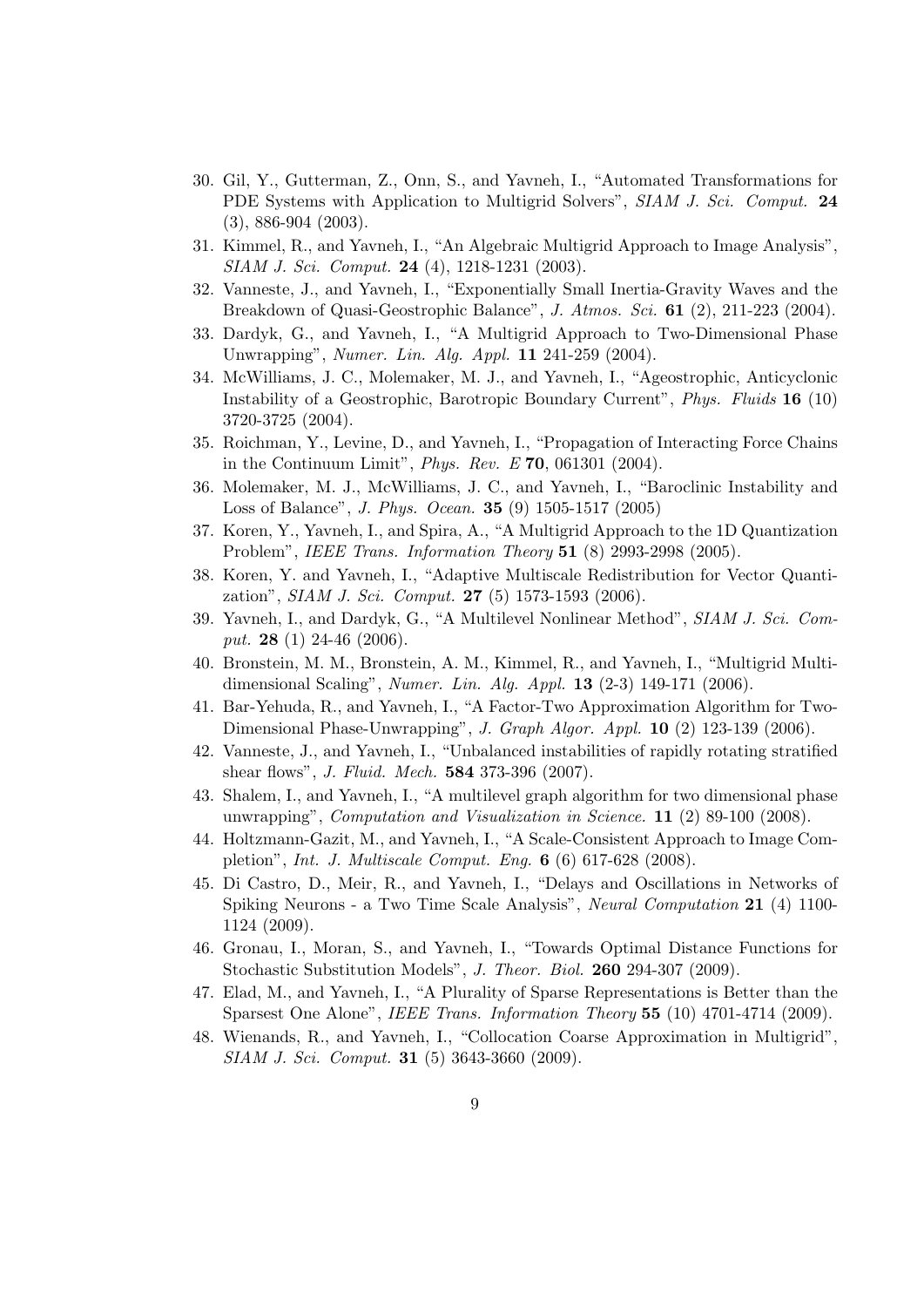- 49. Treister, E., and Yavneh, I., "Square & Stretch Multigrid for Stochastic Matrix Eigenproblems", Numer. Lin. Alg. Appl. 17 (2-3) 229-251 (2010).
- 50. Knoll, Y., and Yavneh, I., "Scale covariant physics: a 'quantum deformation' of classical electrodynamics", Journal of Physics A: Mathematical and Theoretical 43 (2010) 055401 (22 pp).
- 51. Wasserman, M., Mor-Yossef, Y., Yavneh, I., and Greenberg, J. B., "A Robust Implicit Multigrid Method for RANS Equations with Two-Equation Turbulence Models", J. Comput. Phys. 229 58205842 (2010)
- 52. Protter, M., Yavneh, I., and Elad, M., "Closed-Form MMSE Estimation for Signal Denoising Under Sparse Representation Modeling Over a Unitary Dictionary", IEEE Trans. Signal Proc. 58 (7) 3471-3484 (2010)
- 53. Gronau, I., Moran, S., and Yavneh, I., "Adaptive Distance Measures for Resolving K2P Quartets: Metric Separation versus Stochastic Noise", J. Comput. Biology. 17 (11) 1391-1400 (2010)
- 54. Rodrigo, C., Gaspar, F. J., Oosterlee, C. W., and Yavneh, I., "Accuracy Measures and Fourier Analysis for the Full Multigrid Algorithm", SIAM J. Sci. Comput. 32 (5) 3108-3129 (2010)
- 55. Turek, J. S., Yavneh, I., Protter, M., and Elad, M., "On MMSE and MAP Denoising Under Sparse Representation Modelling Over a Unitary Dictionary", IEEE Trans. Signal Proc. 59 (8) 3526-3535 (2011)
- 56. Osherovich, E., Zibulevsky, M., and Yavneh, I., "Approximate Fourier Phase Information in the Phase Retrieval Problem: What it Gives and How to Use it", J. Opt. Soc. Am. A **28** (10) 2124-2131 (2011)
- 57. de Sterck, H., Miller, K., Treister, E., and Yavneh, I., "Fast multilevel methods for Markov chains", Numer. Lin. Alg. Appl. doi: 10.1002/nla.800 (2011)
- 58. Treister, E., and Yavneh, I., "On-the-Fly Adaptive Smoothed Aggregation Multigrid Applied to Markov Chains", SIAM J. Sci. Comput. 33 (5) 2927-2949 (2011)
- 59. Bolten, M., , Thiess, A., Yavneh, I., and Zeller, R., "Preconditioning Systems Arising from the KKR Green Function Method Using Block-Circulant Matrices", Linear Algebra and its Applications 436 (2) 436-446 (2012)
- 60. Szameit, A., Shechtman, Y., Osherovich, E., Bullkich, E., Sidorenko, P., Dana, H., Steiner, S., Kley, E. B., Gazit, S., Cohen-Hyams, T., Shoham, S., Zibulevsky, M., Yavneh, I., Eldar, Y. C., Cohen, O., Segev, M., "Sparsity-Based Single-Shot Subwavelength Coherent Diffractive Imaging", Nature Materials 11, 455-459 (2012)
- 61. Yavneh, I., and Weinzierl, M.,"Nonsymmetric Black Box Multigrid with Coarsening by Three", Numer. Lin. Alg. Appl. 19 (2) 194-209 (2012)
- 62. Doerr, D., Gronau, I., Moran, S., and Yavneh, I., "Stochastic Errors Vs. Modeling Errors in Distance Based Phylogenetic Reconstructions", Algorithms for Molecular Biology 7:22 doi:10.1186/1748-7188-7-22 (2012)
- 63. Treister, E., and Yavneh, I., "A Multilevel Iterated-Shrinkage Approach to  $\ell_1$  Penalized Least-Squares Minimization", IEEE Trans. Signal Proc. 60 (12) 6319-6329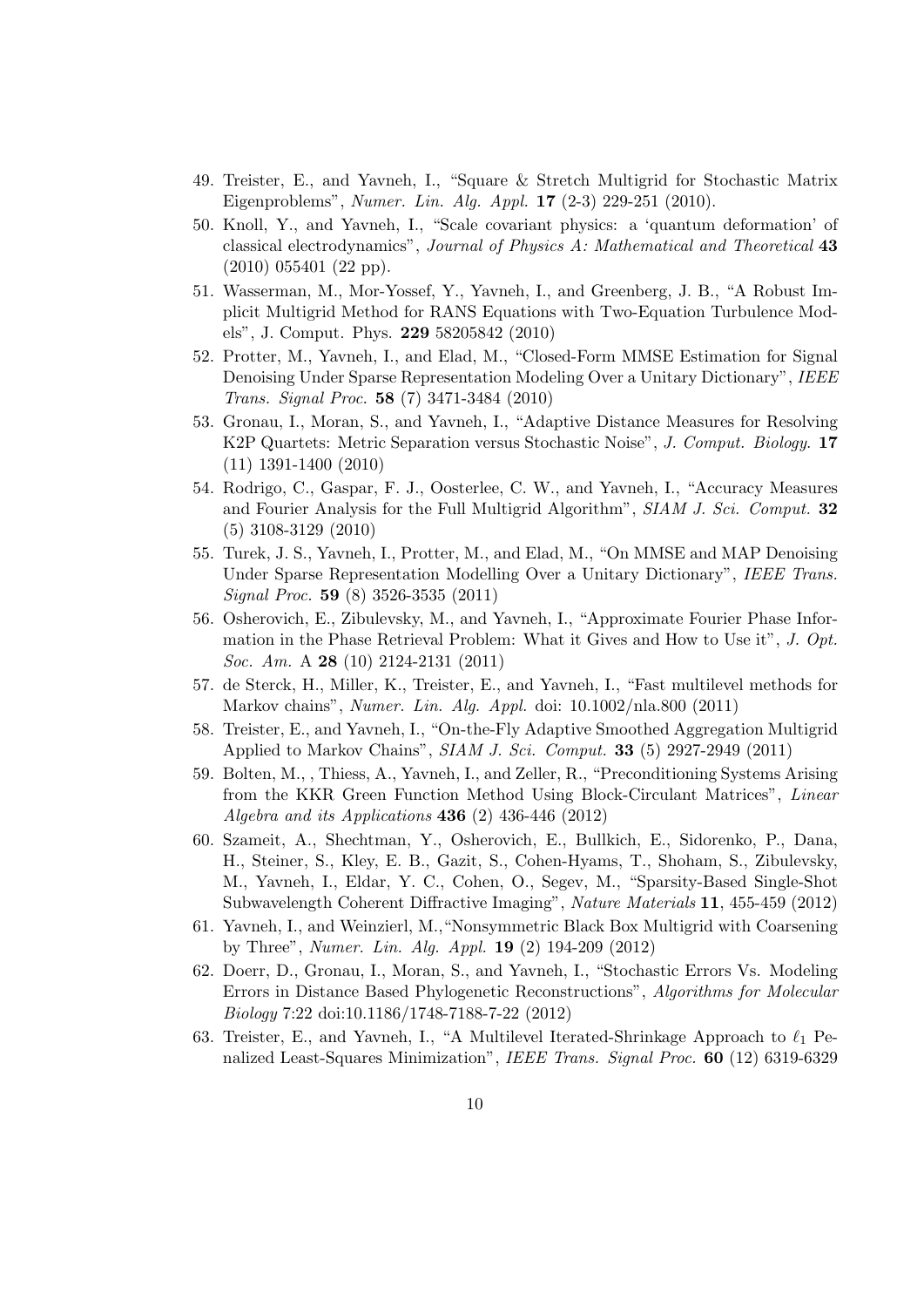DOI: 10.1109/TSP.2012.2218807 (2012)

- 64. Schnitzer, O., Zeyde, R., Yavneh, I., and Yariv, E., "Weakly Nonlinear Electrophoresis of a Highly Charged Colloidal Particle", Physics of Fluids 25 (5) Article Number: 052004 DOI: 10.1063/1.4804672 (2013)
- 65. Goldman, R., Ungarish, M, and Yavneh, I., "Gravity Currents with Double Stratification: a Numerical and Analytical Investigation", Environ. Fluid Mech. 14 (2) 471-499 (2014)
- 66. Turek, J.S., Yavneh, I., and Elad M., "On MAP and MMSE estimators for the co-sparse analysis model", Digital Signal Processing 28 57-74 (2014)
- 67. Levi Y. and Yavneh I., "Speed Limit Quasi Splines and their Application to Interpolation with Bounded First Order Derivative", Numer. Lin. Alg. Appl. 22 (3) 433-452 (2015)
- 68. Treister E. and Yavneh I., "Non-Galerkin Multigrid Based on Sparsified Smoothed Aggregation", SIAM J. Sci. Comput. 37 (1), A30-A54 (2015)
- 69. Turek, J.S., Elad, M., and Yavneh, I., "Clutter Mitigation in Echocardiography using Sparse Signal Separation", Int. J. Biomed. Imag. Article Number: 958963, 18 pages (2015)
- 70. Galun, M., Basri, R., and Yavneh, I., "Review of Methods Inspired by Algebraic-Multigrid for Data and Image Analysis Applications", Numer. Math. Theor. Meth. Appl. 8 (2), 283-312 (2015)
- 71. Treister, M., Turek, J., and Yavneh, I., "A Multilevel Framework for Sparse Optimization with Application to Inverse Covariance Estimation and Logistic Regression", SIAM J. Sci. Comput. 38 (5), S566-S592 (2016)
- 72. Damti, Y., Gronau, I., Moran, S., and Yavneh, I., "Comparing Evolutionary Distances via Adaptive Distance Functions", J. Theor. Biol. 440 (7), 88-99 (2018)
- 73. Hong, T., Yavneh, I., and Zibulevsky, M, "Solving RED with Weighted Proximal Methods", IEEE Signal Processing Letters 27 501-505 (2020)
- 74. Hong, T., and Yavneh, I., "On Adapting Nesterov's Scheme to Accelerate Iterative Methods for Linear Problems", Numer. Lin. Alg. Appl. https://doi.org/10.1002/nla.2417 (2021)

#### Other publications

- 1. Baillie, C. F., McWilliams, J. C., Weiss, J. B., and Yavneh, I., "Grand Challenge 3d Quasi-Geostrophic Multi-Grid code on the Cray T3D," PSC News, Pittsburgh Supercomputing Center, July-August (1995), 3-4.
- 2. Yavneh, I., "Why Multigrid Methods are so Efficient", Computing in Science and Engineering 8 (6) 12-22 (2006).
- 3. Moran, S. and Yavneh, I., "Adjustable Coins", Recreational Mathematics Magazine, DOI: https://doi.org/10.2478/rmm-2021-0009, 27-39 (2021)

#### ACTIVE PARTICIPATION IN INTERNATIONAL CONFERENCES

## Invited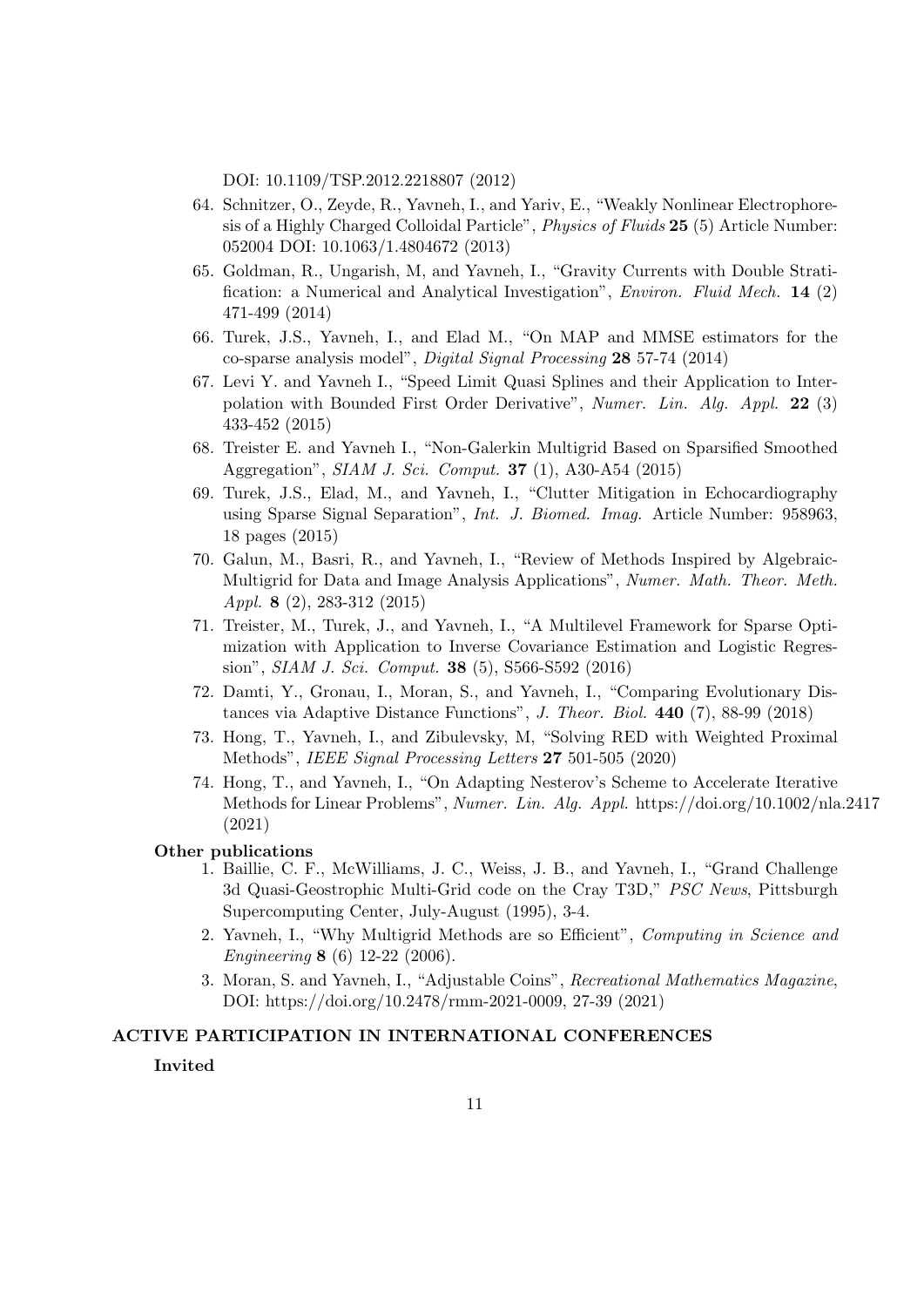- 1. "Efficient Multigrid Solution of the Shallow Water Balance Equations", in the NCAR Workshop on Balance Models, Boulder, Colorado, July 1992.
- 2. "Critical Strain Values in Stratified Rotating Balanced Flows", in The Workshop on Stratified Rotating Flows, Boulder Colorado, July 1996.
- 3. "Multi-level Algorithms for some Image Processing Problems", in Advances in Numerical Algorithms, Graz, Austria, September 2003.
- 4. "Multiscale Algorithms for Image Analysis and Processing", EMG2005: The European Multigrid Conference, Scheveningen, The Netherlands, September, 2005.
- 5. "Automated Transformations for PDE systems", 4th International Conference on Symbolic and Numerical Scientific Computing (SNSC 08), Linz, Austria, July, 2008.
- 6. "Automatic Coarse-Grid Correction", EMG2008: The European Multigrid Conference, Bad Herrenalb, Germany, October, 2008.
- 7. "Nonlinear Multigrid Revisited", IMA Workshop: Numerical Solutions of Partial Differential Equations: Fast Solution Techniques, Minnesota, 2010.
- 8. "Coarse to Fine and Back Again", 36th Woudchoten Conference, Zeist, The Netherlands, 2011.
- 9. In Workshop: "Lectures on Numerical Mathematics and Applications", Zaragoza, Spain, 2013.
- 10. "A Multilevel Iterated-Shrinkage Approach to  $l_1$  Penalized Least-Squares", Workshop on Novel Numerical Methods, Institute of Advanced Studies, Technical University of Munich, 2013.
- 11. "Multilevel Algorithms for l-1 Minimization", In Workshop: "Lectures on Numerical Mathematics and Applications", Wuerzburg, Germany, August, 2014.
- 12. "Introduction to Multigrid Methods—Fundamental Concepts, Basic Algorithms, Local Mode Analysis", Thematic School on Multigrid Methods, Frejus, France, November, 2014.

## Contributed

- 1. "Improved Coarse-Grid Correction for High-Reynolds Flows", in The 5th Copper Mountain Conference on Multigrid Methods, Colorado, April 1991. (Proceedings paper noted in list below).
- 2. "A Method for Devising Efficient Multigrid Smoothers for Complicated PDE Systems", in The Copper Mountain Conference on Iterative Methods, Colorado, April 1992.
- 3. "Efficient Multigrid Solution of the Shallow Water Balance Equations", in The Copper Mountain Conference on Iterative Methods, Colorado, April 1992.
- 4. "Multigrid Solution to Geophysical Flows with Stable Stratification", in The 6th Copper Mountain Conference on Multigrid Methods, Colorado, April 1993.
- 5. "Smoothing Factors of Red-Black Gauss-Seidel Relaxation", in The 6th Copper Mountain Conference on Multigrid Methods, Colorado, April 1993 (Informal session).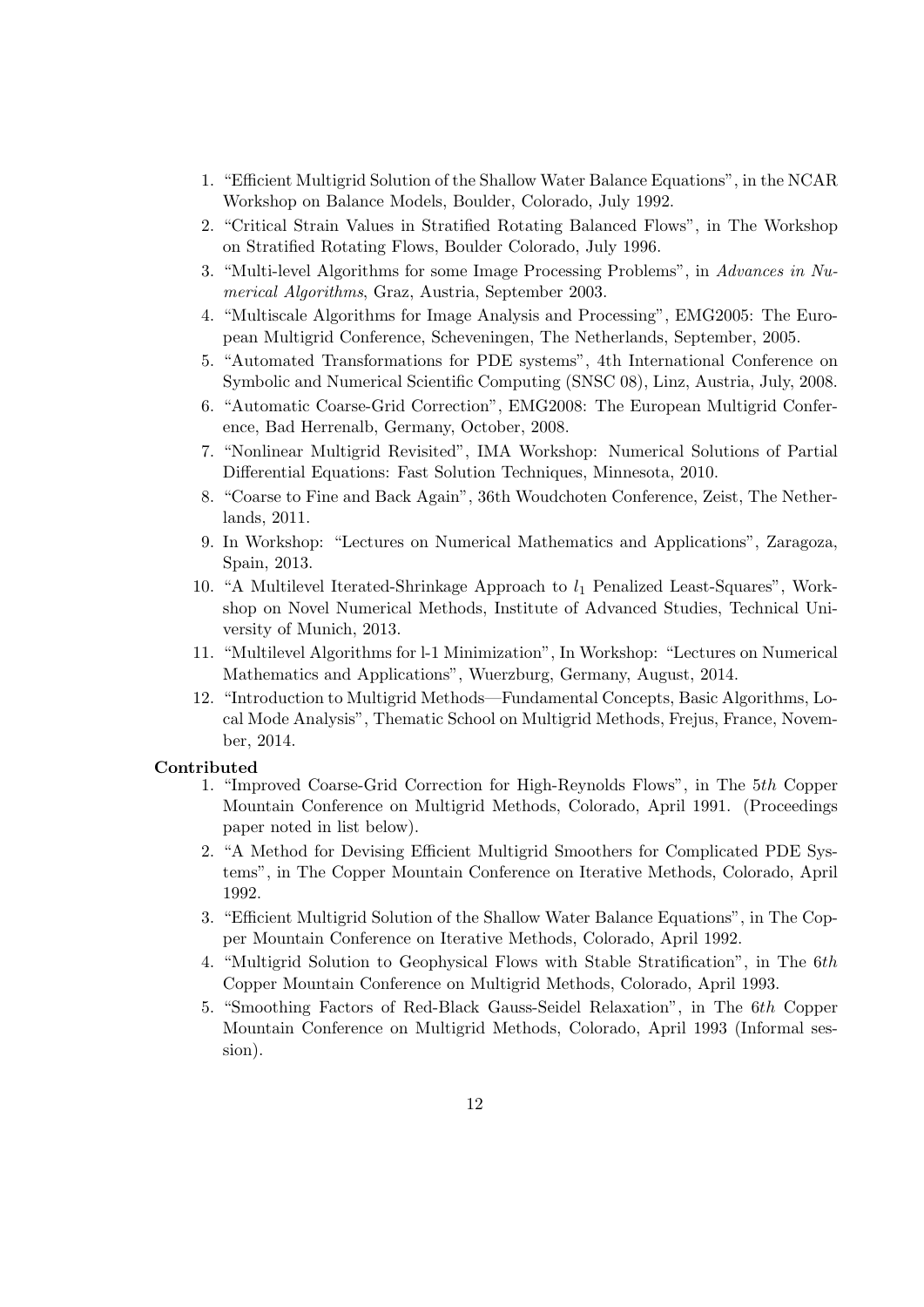- 6. "SOR in Multigrid Revisited", in The Colorado Conference on Iterative Methods, Colorado, April 1994.
- 7. "On Coarse-Grid Correction of Very Smooth Components", in The 7th Copper Mountain Conference on Multigrid Methods, Colorado, April 1995.
- 8. "On multigrid solution of high-Reynolds flows", in The 36th Israel Annual Conference on Aerospace Sciences, February, 1996.
- 9. "Fast Multigrid Solution of the Advection Problem with Closed Characteristics", in the Colorado Conference on Iterative Methods, Colorado, April 1996.
- 10. "Coarse-Grid Correction for Nonelliptic and Singular Perturbation Problems", in The Workshop on Multiscale Phenomena, Modelling and Computation, Eilat, March, 1997.
- 11. "Stranger Than Fiction: On Smoothing Symmetric Nine-point Operators", in The 8th Copper Mountain Conference on Multigrid Methods, Colorado, April 1997. (Joint work with M. Sc. student Elena Olvovsky).
- 12. "Multigrid for the Integrally Constrained", in the Colorado Conference on Iterative Methods, Colorado, April 1998.
- 13. "Computational Modeling and Singular Limits of the Balance Equations", in the SIAM Annual Meeting, Toronto, July 1998.
- 14. "Towards Automatic Differential Preconditioning and Variable Transformations for PDE Systems", in the 9th Copper Mountain Conference on Multigrid Methods, Colorado, April 1999. (Joint work with M. Sc. student Zvika Gutterman).
- 15. "Instabilities of rotating stratified flows associated with solvability conditions of the balance equations", European Geophysical Society XXVI General Assembly, Nice, March 2001.
- 16. "An Algebraic Multigrid Approach for Shape from Photometric Stereo", in the 10th Copper Mountain Conference on Multigrid Methods, Colorado, April 2001. (Joint work with Ron Kimmel).
- 17. "A Multilevel Nonlinear Method", in the 11th Copper Mountain Conference on Multigrid Methods, Colorado, April 2003. (Joint work with Gregory Dardyk).
- 18. "Multilevel Two-Dimensional Phase Unwrapping", in the 12th Copper Mountain Conference on Multigrid Methods, Colorado, April 2005. (Joint work with Iddit Shalem).
- 19. "Multiscale Algorithms for Vector Quantization", Copper Mountain Conference on Iterative Methods, April 2006. (Joint work with Yair Koren).
- 20. "Scale Consistent Image Completion", ECCOMAS 2006. (Joint work with Michal Gazit.)
- 21. "ACA—Automatic Coarse-Grid Approximation", in the 13th Copper Mountain Conference on Multigrid Methods, Colorado, April 2007. (Joint work with Roman Wienands).
- 22. "Cyclic-Reduction Multigrid Revisited", in the 15th Copper Mountain Conference on Multigrid Methods, Colorado, March 2009. (Joint work with Chen Greif).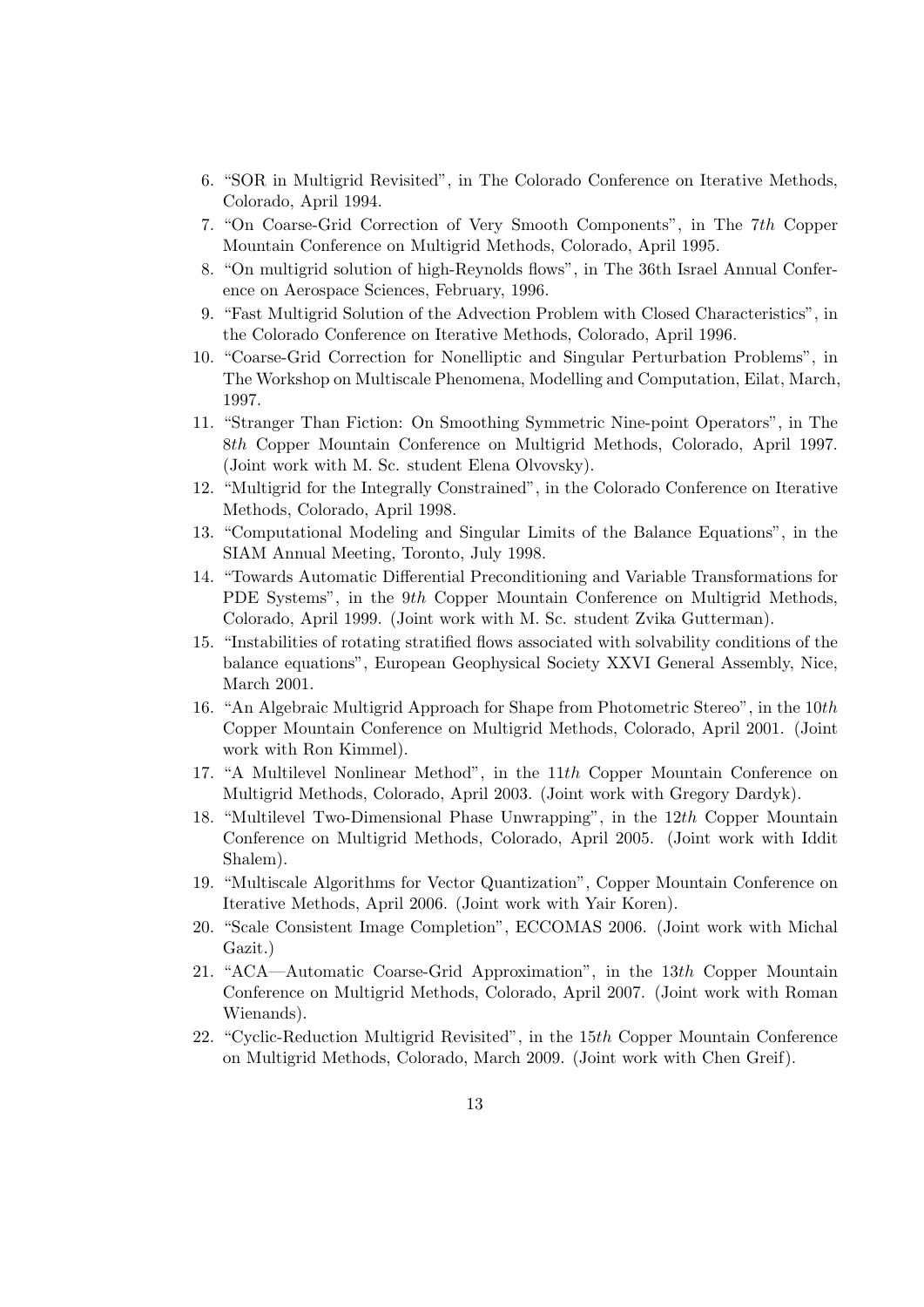- 23. "A Multilevel Approach to Sparse Representation of Signals", European Multigrid Conference (EMG), Ischia, Italy, 2010. (Joint work with Eran Treister).
- 24. "Algebraic Collocation Coarse Approximation (ACCA) Multigrid", 12th Copper Mountain Conference on Iterative Methods, April 2012. (Joint work with Eran Treister and Ran Zemach).
- 25. "A Multilevel Approach for l-1 Regularized Convex Optimization with Application to Covariance Selection", European Multigrid Conference (EMG), Leuven, Belgium, September 2014. (Joint work with Eran Treister).
- 26. "Learning Prolongation for Diffusion Problems with Random Coefficients", 19th Copper Mountain Conference on Multigrid Methods, March 2019. (Joint work with Daniel Greenfeld, Meirav Galun, Ronen Basri and Ron Kimmel).

## REFEREED PAPERS IN CONFERENCE PROCEEDINGS

#### Appeared

- 1. Brandt A., and Yavneh, I., "Improved Coarse-Grid Correction for High-Reynolds Flows", Proceedings of the 5th Copper Mountain Conference on Multigrid Methods, 1991 (unrefereed; preliminary version of published paper number 3 above).
- 2. Bates, J. R., McCormick, S. F., Ruge, J., Sholl, D. S., and Yavneh, I., "A Semi-Lagrangian Approach to the Shallow-Water Equations", Proceedings of the 6th Copper Mountain Conference on Multigrid Methods, NASA Conference Publication 3224, 593-604 (1993).
- 3. Baillie, C. F., McWilliams, J. C., Weiss, J. B., and Yavneh, I., "Implementation and Performance of a Grand Challenge 3d Quasi-Geostrophic Multi-Grid code on the Cray T3D and IBM SP2," Proceedings of Supercomputing 95., San Diego, CA (ACM Press, New York, 1995).
- 4. Yavneh, I., "On multigrid solution of high-Reynolds flows", Proceedings of The 36th Israel Annual Conference on Aerospace Sciences, Tel Aviv, February, 1996.
- 5. Baillie, C. F., McWilliams, J. C., Weiss, J. B., and Yavneh, I., "Portable, Efficient, Parallelization of a 3d Quasi-Geostrophic Multi-Grid code", Proc. Thirty-Sixth Semi-Annual Cray User Group Meeting, pp 273-278 (Fairbanks, Alaska, 1995)
- 6. Epstein, B., Yavneh, I., and Averbuch, A., "An Accurate ENO Driven Multigrid Method Applied to 3-D Turbulent Transonic Flows", in the Proceedings of the 14th AIAA Computational Fluid Dynamics Conference.
- 7. McWilliams, J. C., Molemaker, J. M., and Yavneh, I., "From Stirring to Mixing of Momentum: Cascades from Balanced flows to Dissipation in the Oceanic Interior", in Proc. 12th 'Aha Huliko'a Hawaiian Winter Workshop, Honolulu, Hawaii, 2001.
- 8. Dardyk, G., and Yavneh, I., "A Multigrid Approach to Two-Dimensional Phase Unwrapping", 11th Copper Mountain Conference on Multigrid Methods, April, 2003. (Dardyk won the student paper competition for this paper).
- 9. Koren, Y., and Yavneh, I., "Adaptive Multiscale Redistribution for Vector Quantization", 8th Copper Mountain Conference on Iterative Methods, April, 2004. (Koren won the student paper competition for this paper).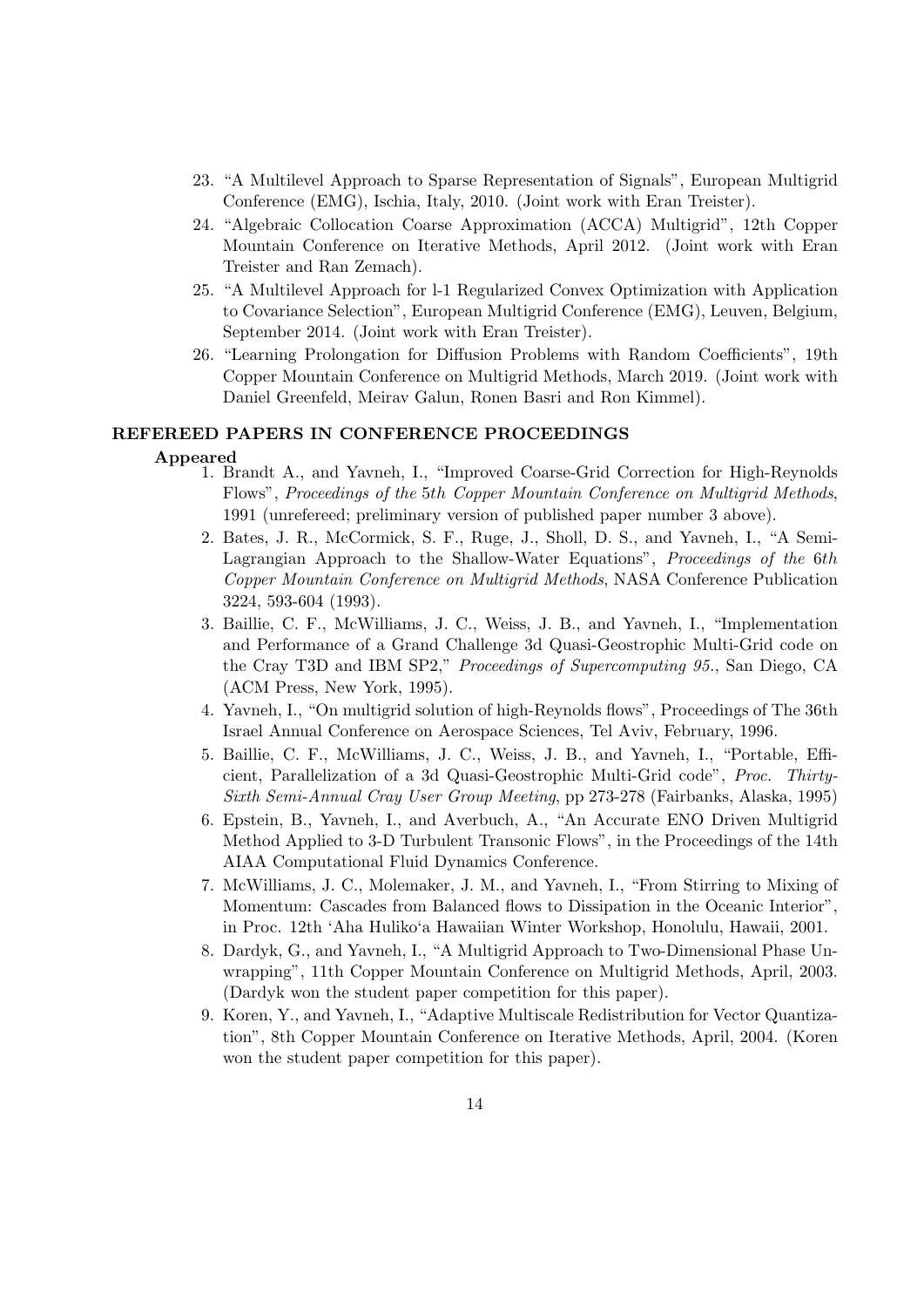- 10. Saba, S., Yavneh, I., Gotsman, C., and Sheffer, A., "Practical Spherical Embedding of Manifold Triangle Meshes", Shape Modeling International (SMI), 2005.
- 11. Bronstein, A. M., Bronstein, M. M., Kimmel, R., and Yavneh, I., "A Multigrid Approach for Multi-Dimensional Scaling", in the 12th Copper Mountain Conference on Multigrid Methods, 2005. (The Bronsteins won the student paper competition for this paper).
- 12. Shalem, I., and Yavneh, I., "Multilevel Two-Dimensional Phase Unwrapping", participated in the student-paper competition of the 12th Copper Mountain Conference on Multigrid Methods.
- 13. Magid, E., Keren, D., Rivlin, E., and Yavneh, I., "Spline-Based Robot Navigation", 2006 IEEE/RSJ International Conference on Intelligent Robots and Systems.
- 14. Holtzman-Gazit, M., and Yavneh, I., "Scale Consistent Image Completion", International Symposium on Visual Computing, November, 2006.
- 15. Protter, M., Yavneh, I., and Elad, M., "Closed-Form MMSE Estimator for Denoising Signals Under Sparse Representation Modeling", IEEE 25th Convention of Electrical and Electronics Engineers, Eilat (2008).
- 16. Treister, E., and Yavneh, I., "Square & Stretch Multigrid for Stochastic Matrix Eigenproblems", Copper Mountain Conference on Multigrid Methods, 2009 (Student paper winner).
- 17. Osherovich, E., Zibulevsky, M., Yavneh, I., "Fast Reconstruction Method for Diffraction Imaging", Proc. 5th International Symposium on Advances in Visual Computing: Part II, LNCS pp. 1063-1072 (2009).
- 18. Holtzman-Gazit, M., and Yavneh, I., "Robust Multi-Scale Multi-Modal Image Registration", Proc. SPIE 7697, 769713 (2010); doi:10.1117/12.848681.
- 19. Holtzman-Gazit, M., Zelnik-Manor, L., and Yavneh, I., "Salient Edges: A Multi Scale Approach", ECCV 2010 Workshop on Vision for Cognitive Tasks.
- 20. Treister, E., and Yavneh, I., "On Multiplicative and Additive Multigrid Schemes for Sparse Eigenproblems", Copper Mountain Conference on Iterative Methods, 2010.
- 21. Treister, E., and Yavneh, I., "A Multilevel Approach to L<sup>1</sup> Penalized Least-Squares Minimization", Copper Mountain Conference on Multigrid Methods, 2011 (Student paper winner).
- 22. Dörr, D., Gronau, I., Moran, S., and Yavneh, I., "Stochastic Errors vs. Modeling Errors in Distance Based Phylogenetic Reconstructions", (WABI 2011) Lecture Notes in Computer Science, Volume 6833, Algorithms in Bioinformatics, Pages 49- 60, 2011.
- 23. Turek, J., Sulam, J., Elad, M., and Yavneh, I., "Fusion of Ultrasound Harmonic Imaging with Clutter Removal using Sparse Signal Separation", ICASSP 793-797 (2015)
- 24. Meir, O., Galun, M., Yagev, S., Basri, R., and Yavneh, I., "A Multiscale Variable-Grouping Framework for MRF Energy Minimization", ICCV-15 (2015)